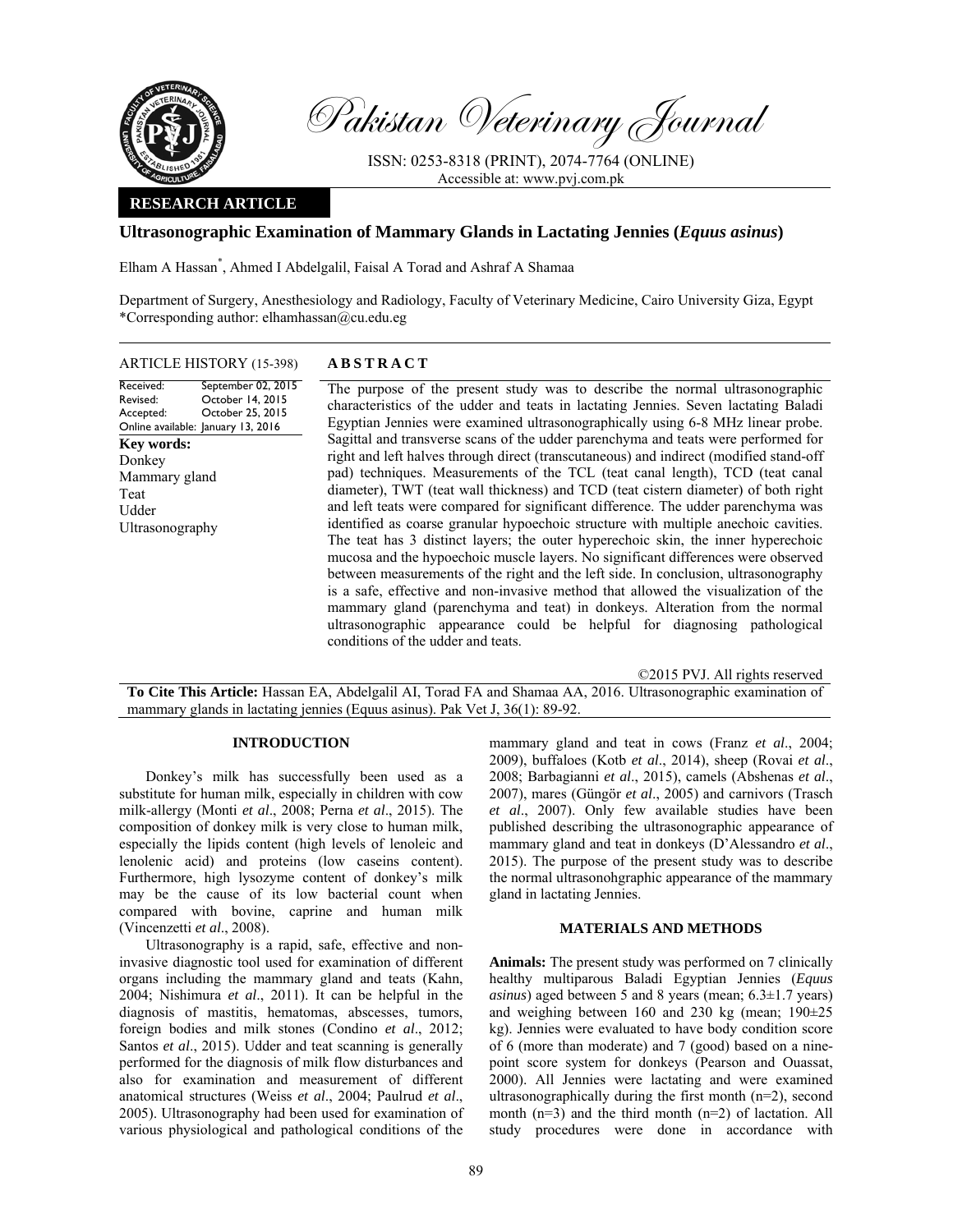Institutional Animal Care and Use Committee (IACUC) of Faculty of Veterinary Medicine, Cairo University, Egypt.

Before enrollment in the study, all Jennies underwent complete physical and hematological examination (complete blood count and liver and kidney function tests) to exclude the possibility of systemic diseases. The udder was carefully examined for presence of morphological or pathological abnormalities.

**Ultrasonographic examination:** Ultrasonographic examination of the udder and teats of each animal was performed in standing position using Samsung Madison machine (Sonovet R3, Korea) equipped with 6-8 MHz linear probe. The udder was examined using the direct method (transcutaneous ultrasonography), where the probe was placed directly over the skin after application of coupling gel. The probe was positioned along the length and width of the mammary gland, designated as sagittal and transverse scans, respectively (Güngör *et al*., 2005). The echo-structures of each mammary half including the mammary parenchyma, the gland cistern and the lactiferous ducts were imaged. The blood vessels (arteries and veins) within the parenchyma were identified and differentiated from the lactiferous duct using color flow Doppler imaging.

The teats were examined by indirect method through using homemade fluid-filled latex bag (modified stand-off pad method) containing warm water placed between the teat and probe (Kotb *et al*., 2014). The water bag was used to allow localization of the teat at the focal zone of transducer to obtain good quality images. Sagittal and transverse teat scans were recorded. Sagittal scan was obtained by placing the linear probe parallel to the teat, while the transverse scan was obtained by rotating the probe 90○ . The echo- structures of the teat were clearly visualized including the papillary orifice, teat canal, Furstenberg's rosette, papillary part of the cistern and the teat wall. The teat canal length (TCL), teat canal width (TCW), teat wall thickness (TWT) and teat cistern diameter (TCD) were measured for both right and left halves (Abshenas *et al*., 2014).

All examinations were performed by the same examiner and all data was stored digitally and analyzed offline. Measurements were made in triplicates and the average was calculated.

**Statistical analysis:** Measurements were expressed as mean±SD. Data were analyzed using SPSS software 21 (IBM SPSS Inc., Chicago, IL). Kolmogorov-Smirnov test and Shapiro-Wilk test were used to test the normality of distribution of the obtained measurements. A paired t-test was used to compare measurements of right and left halves. Differences were considered statistically significant if the P value was  $\leq 0.05$ .

## **RESULTS**

Transcutaneous ultrasonography of the lactating mammary gland parenchyma in Jennies was easily performed, where the udder was seen to be consisting of two hypoechoic halves separated by hyperechoic septum (Fig. 1). The udder parenchyma was easily identified as



**Fig. 1:** Sagittal ultrasound scan of udder parenchyma in lactating Jenny demonstrating a homogeneous coarse granular hypoechocic right and left halves separated by hyperechoic septum (arrows).



Fig. 2: Sagittal ultrasound scan of udder parenchyma in lactating Jenny demonstrating homogenous coarse granular hypoechic udder with multiple anechoic areas representing blood vessels and lactiferous duct (arrows) (A). Color flow Doppler imaging of the same ultrasound scan differentiating blood vessels (arrows) from lactiferous duct (B).

homogenous hypoechoic coarse granular structure. Multiple anechoic zones were identified within the hypoechoic parenchyma, representing the lactiferous ducts and blood vessels. The lactiferous ducts appeared as elongated anechoic branching structure within the hypoechoic parenchyma without echogenic wall. The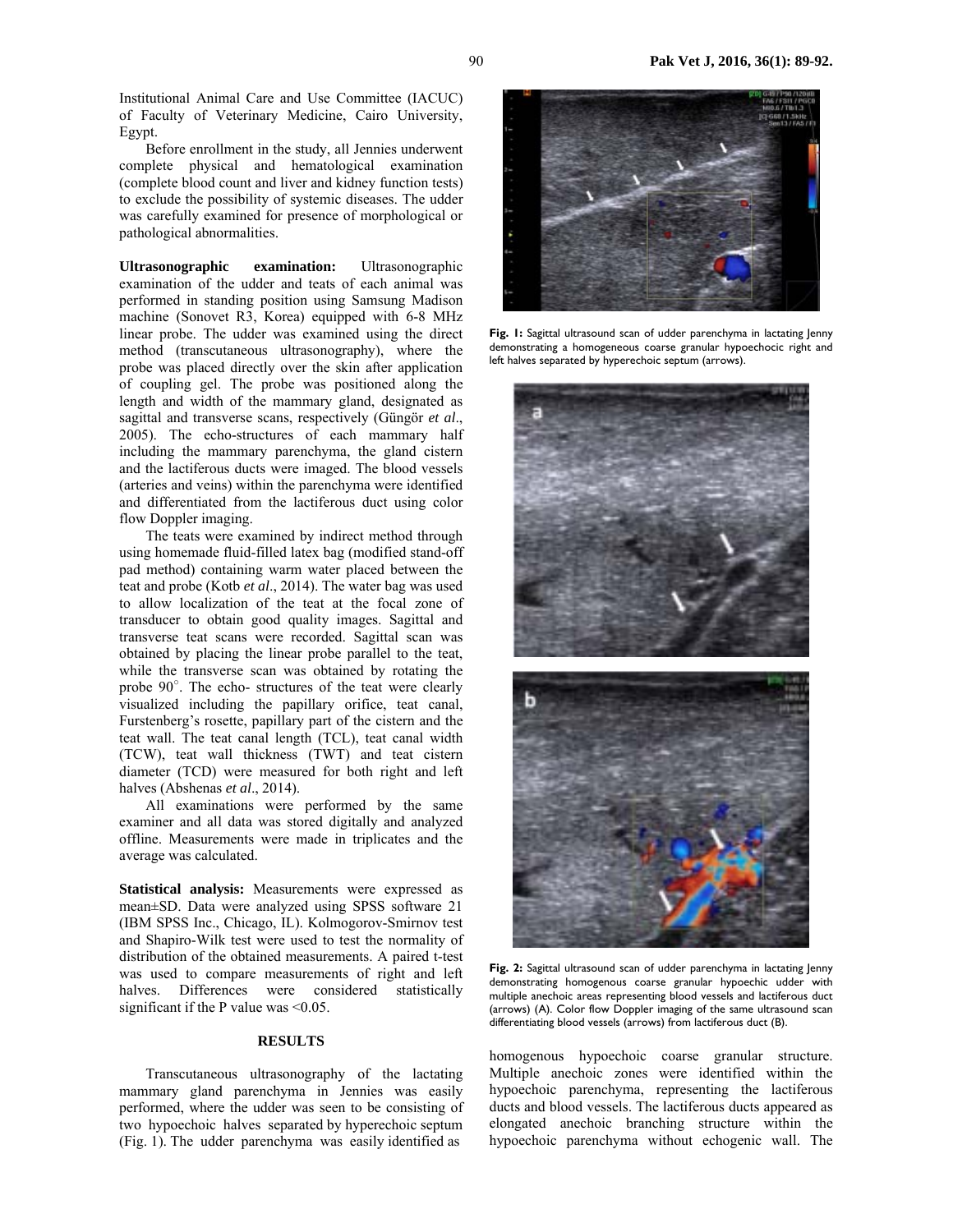blood vessels (arteries and veins) were identified as elongated anechoic branching structures with a characteristic echogenic wall. Color flow Doppler imaging allowed definite differentiation of blood vessels from lactiferous ducts (Fig. 2). Multiple anechoic cisternal cavities were visualized within the udder parenchyma (Fig. 3).

In sagittal scan, the teat was identified as short, cone shaped structure with three distinct layers: A thin outer hyperechoic layer representing the skin (TWT: 2.6±0.2 mm in right half and  $2.7\pm0.1$  mm in left half; P $>0.05$ ), followed by thick less echogenic homogenous muscular layer and a third thin, hyperechoic mucosal layer (Fig. 4). The teat canal was formed by the mucosal layers of both sides and appeared as a thin hypoechoic line between thicker parallel hyperechoic bands (TCL: 16.3±2.2 mm in right half and 15.5±1.9 mm in left half; TCW: 5.2±0.5 in right half and  $5.1\pm0.4$  mm in left half; P $>0.05$ ). The teat canal was measured from the inner edges of the mucosa. The teat cistern was identified as a round anechoic structure with hyperechoic wall between the anechoic lactiferous duct and teat canal (TCD: 28.4±3.5 mm in the right half and  $29.1 \pm 2.7$  mm in the left half; P $> 0.05$ ). The transition between the teat cistern and teat canal is the rosette of Furstenberg which appeared as 3-5 parallel hyperechoic lines. In transverse scan, the teat appeared as ovoid multilayered structure of different echogenicity; the outer hyperechoic skin, the middle hypoechoic muscular layer and the inner hyperechoic mucosa (Fig. 5). No remarkable ultrasonographic differences were recorded in Jennies at different lactation periods (1, 2 and 3 months of lactation). Similarly, differences between measurements obtained for the right and left teats were non-significant.

# **DISCUSSION**

The udder and teat in donkeys are amenable to ultrasonographic imaging because of their superficial location where the visualization of udder parenchyma, lactiferous duct, teat cistern, rosette of Furstenberg, and teat canal was feasible.

Visualization of the udder parenchyma could be achieved through direct transcutaneous ultrasonography while visualization of the teat's structures required placement of a home-made fluid-filled latex bag (modified stand-off pad) between the probe and teat. This may be due to small size and superficial location of teat. Scanning of superficial structures poses a serious problem as the near field reverberations results in image obscuring; so the use of stand-off pad during examination of superficial structures (less than 3.5 cm depth) is highly recommended (Hoque *et al*., 2004; Rambabu *et al*., 2008). Moreover; the use of water path increased the acoustic impedance difference between the teat wall and surrounding medium (Kotb *et al*., 2014).

Similar to other studies, the glandular parenchyma of the udder appeared as homogenous coarse granular hypoechoic structure with presence of multiple anechoic alveoli inside it (D'Alessandro *et al*., 2015). However, according to Ayadi *et al*. (2003) and Güngör *et al*. (2005), the glandular parenchyma was hyperechoic structure with anechoic alveoli inside it. This variation in the ultrasonographic appearance of udder parenchyma may be



Fig. 3: Sagittal ultrasound scan of udder parenchyma in lactating Jenny demonstrating large cisternal cavities represented by multiple anechoic areas (arrows) within the hypoechoic udder parenchyma.



**Fig. 4:** Sagittal ultrasound scan of the teat in lactating Jenny demonestrating the multi-layered structure of the teat including outer thin hyperechoic skin (black arrow), thick, hypoechoic muscle layer (yellow arrow) and thin hyperechoic mucosa (red arrow). The teat canal length (TCL), teat canal width (TCW) and teat wall thickness (TWT) are also presented.



**Fig. 5:** Transverse ultrasound scan of the teat in lactating Jenny demonstrating the multi-layered structure of the teat including the hyperechoic skin (black arrow), hypoechoic muscle layer (yellow arrow) and hyperechoic mucosa (red arrow). The teat canal width (TCW) and teat wall thickness (TWT) are also presented.